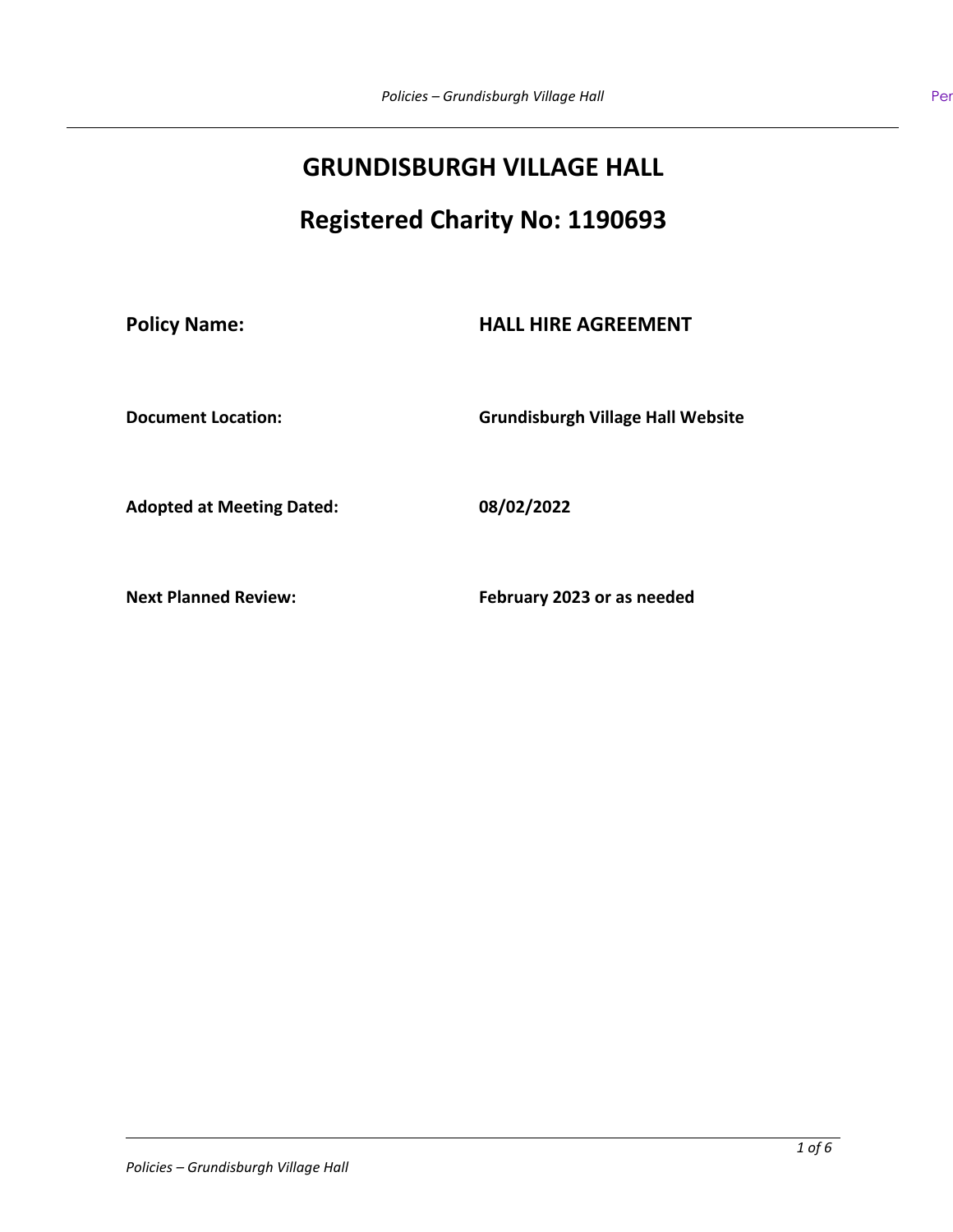# **Revision History**

| <b>Version</b><br>No. | <b>Date</b> | Prepared by /<br><b>Modified by</b> | <b>Email Address</b>       | <b>Significant Changes</b> |
|-----------------------|-------------|-------------------------------------|----------------------------|----------------------------|
| 0.1                   | 09/02/2021  | <b>Phil Bailey</b>                  | phil.bailey@btinternet.com | <b>First Draft</b>         |
| 0.2                   | 22/03/2021  | Phil Bailey                         | phil.bailey@btinternet.com | Second Draft               |
| 0.3                   | 08/02/2022  | K Tatham                            | secretary@gnvh.co.uk       | Final                      |

# **Glossary**

| <b>Abbreviation</b> | <b>Description</b>                                         |
|---------------------|------------------------------------------------------------|
| <b>VHMC</b>         | Grundisburgh Village Hall Management Committee             |
| <b>NSPCC</b>        | National Society for the Prevention of Cruelty to Children |
| <b>RRO</b>          | Regulatory Reform (Fire Safety) Order 2005                 |

# **Hiring the Hall**

Grundisburgh Village Hall is located in Ipswich Road on the south-western edge of the village. One of the most sought-after villages in Suffolk, Grundisburgh is just six miles from Ipswich and three from Woodbridge. It is not just a pretty picture postcard village, but a real lively community with a broad spread of population including lots of families with young children. Because Grundisburgh provides services for surrounding smaller villages, its nearly 1,500 inhabitants enjoy amenities which a village of this size could not sustain on its own.

The Village Hall provides a large hall and is a good venue for meetings, lectures, parties, charity galas, anniversary celebrations and wedding receptions. It is also the home for local clubs and social activities. We welcome everyone from local and community groups to commercial organisations and private individuals. Whether you are looking for a comfortable meeting room, somewhere to hold an art or dance class or a children's party, or a venue to hold your birthday party, anniversary celebration or wedding reception, we can happily accommodate you.

Pe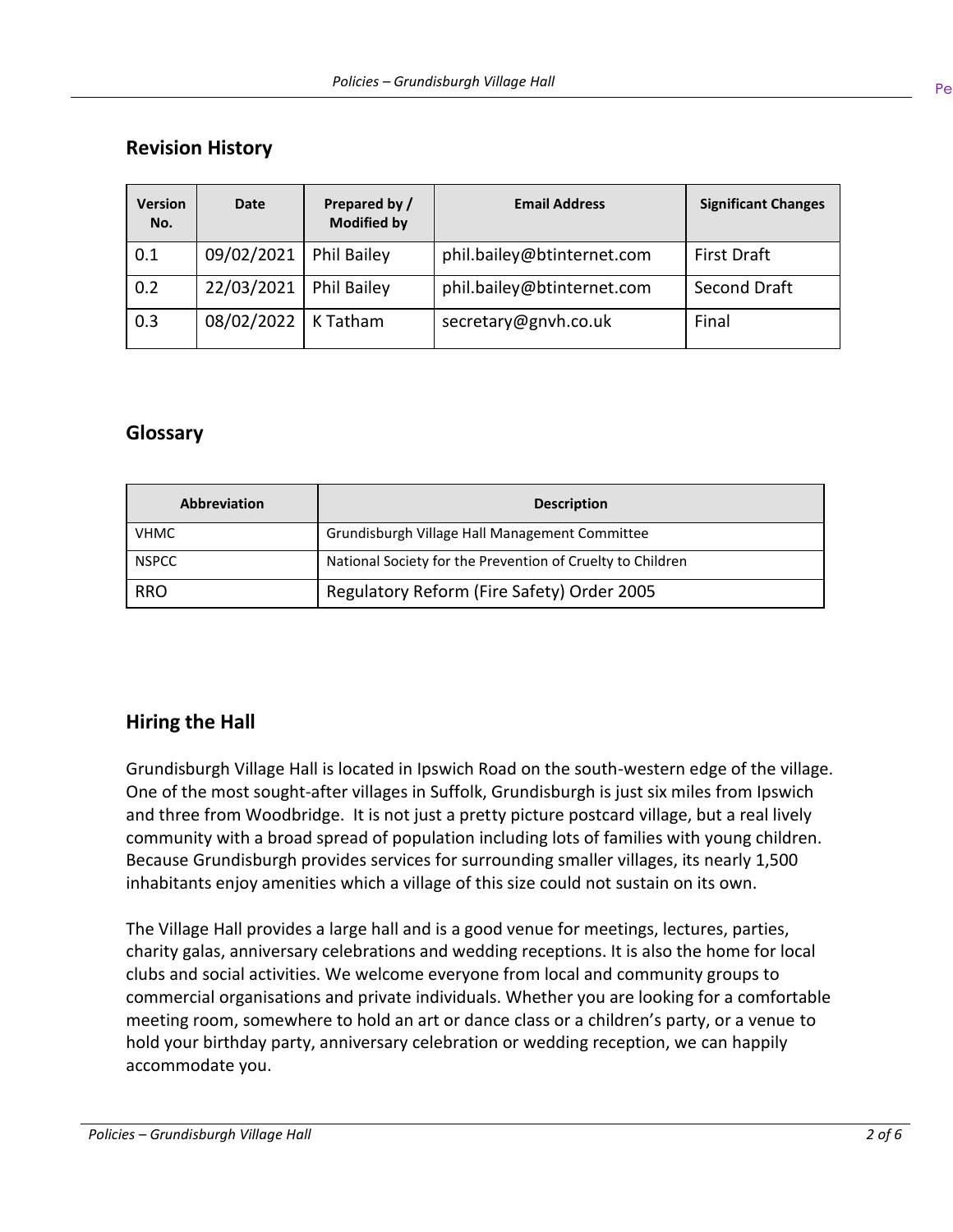# **Catering and Alcohol**

Grundisburgh Village Hall has kitchen facilities which can cater for up to 120 guests. The Hall does not provide catering services, so hirers must make their own arrangements if required. Local caterers are available.

## **Music**

The Hall has a PR license that allows music to be played in the Hall.

## **Hire Rates**

Hire rates for the hall can be found on the website.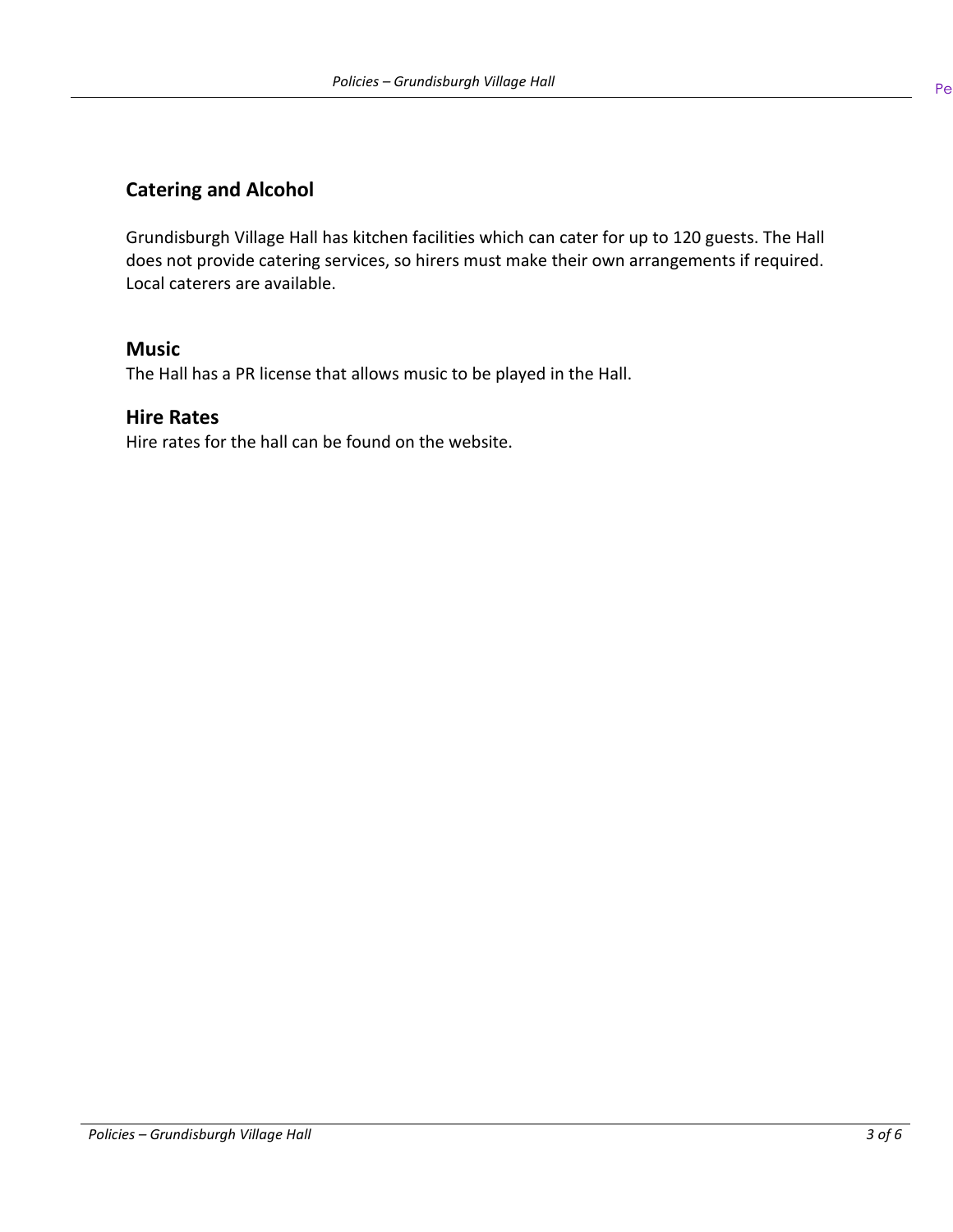# **APPENDIX 1**

#### **Hire Agreement**

#### **HIRER'S RESPONSIBILITIES**

For the purposes of these conditions, the term Hirer shall mean an individual hirer or, where the Hirer is an organisation or group, the authorised representative. The Hirer shall be over 18 years of age.

#### **Policies**

• The Hirer is required to review all the relevant policies of the VHMC (including Health & Safety), copies of which are on the website: <https://www.grundisburghvillagehall.com/>

#### **Supervision**

• The Hirer is considered to be the Event manager and, during the period of the hiring, shall be responsible for supervision of the premises, the fabric and the contents; their care, safety from damage however slight, and the behaviour of all persons using the premises whatever their capacity: including proper supervision of car parking and young persons under 18 years.

#### **Use of Premises**

- The Hirer shall not use the premises for any purpose other than that advised at the time of booking.
- Standard operating hours are 8.00 to 23.30, although all music must cease at 23.00hrs.
- The capacity 120 persons in the main hall must not be exceeded
- The sale of alcohol in any form is not permitted unless a Temporary Event Notice has been obtained from East Suffolk Council. Alcohol is permitted for private events where not sold.
- The Hirer shall not sub-hire or use the premises or allow the premises to be used for any unlawful purpose, or in any unlawful way nor do anything or bring onto the premises anything which may endanger the same or render invalid any insurance policies.
- The Hirer will be responsible for obtaining any licences that are needed and for the observance of the same.
- The premises will not be used for any form of adult entertainment of a sexual nature.
- No smoking is allowed anywhere in Grundisburgh Village Hall.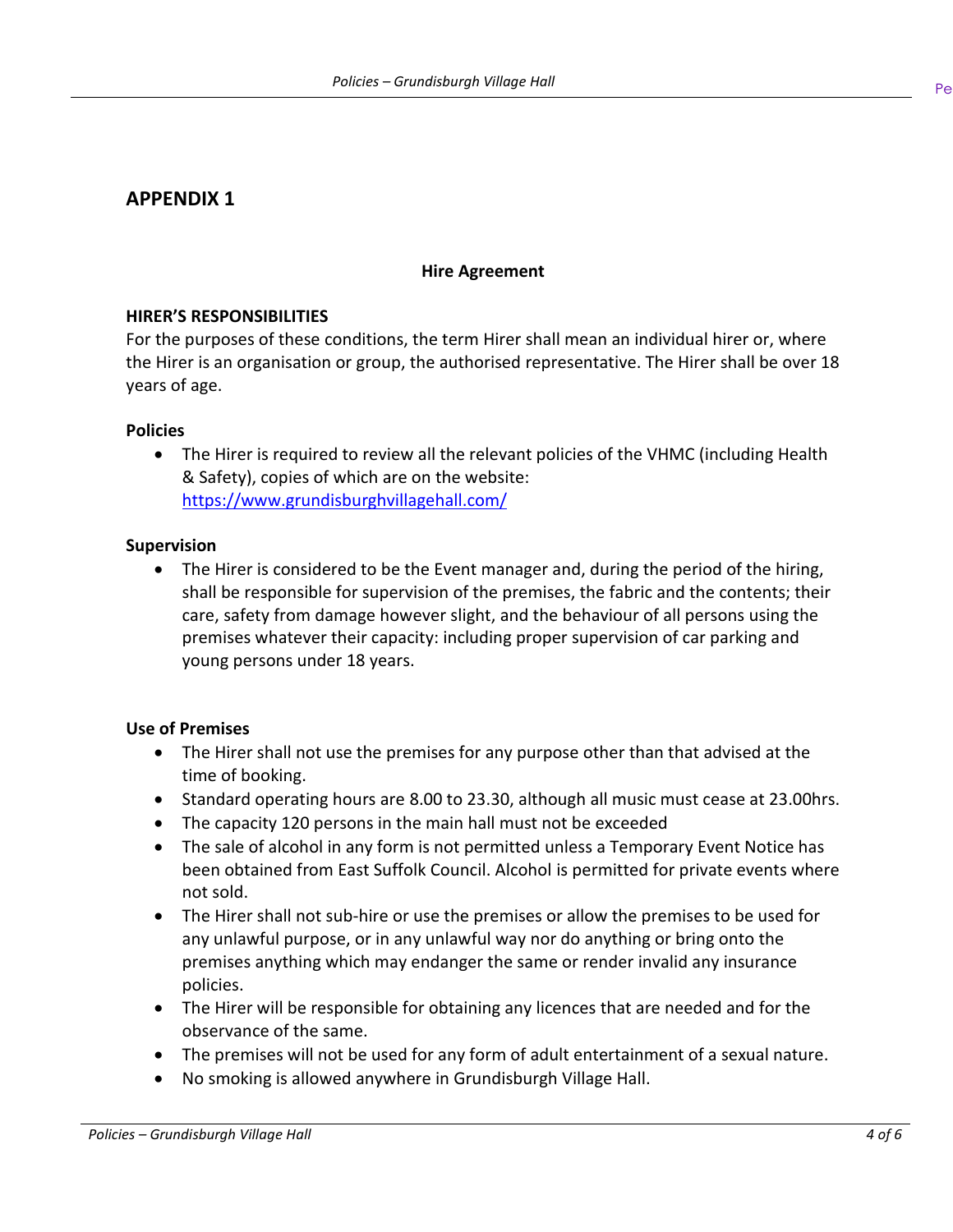- Pe
- Doors and windows will be managed during events to ensure that excess noise likely to cause nuisance does not escape from the building.
- The Hirer is requested to ensure that users leave quietly and have consideration for local residents.

### **Indemnity**

The Hirer shall reimburse Grundisburgh Village Hall for the cost of any repair or damage done to any part of the property including the curtilage thereof or the contents of the buildings which may occur during the period of the hiring as a result of the hiring.

### **Insurance**

The Hirer shall be responsible for making arrangements to insure against any third-party claims which may lie against them (or the organisation if acting as a representative) whilst using the Premises. (Grundisburgh Village Hall is insured against any claims arising out of its own negligence).

## **Children Act–Safeguarding Children**

The Hirer shall ensure that any activities for children comply with relevant legislations and that only fit and proper persons have access to the children.

Except for private parties, where events are organised for children, the Hirer shall have a valid certificate from the Disclosure and Barring Service and the Hirer shall take full responsibility for any other persons engaged to look after children.

There shall be a minimum of three competent persons over 18 years of age to supervise all children's events. Children are not allowed in the Hall unaccompanied.

Where the event is predominantly for children under the age of 16 years there shall be additional adult supervision. The NSPCC recommends:

Aged 0 - 2 years: 1 adult to 3 children

Aged 2 - 3 years:1 adult to 4 children

Aged 4 - 8 years:1 adult to 6 children

Aged 9 - 12 years:1 adult to 8 children

Aged 13 - 18 years:1 adult to 10 children.

## **Health and Hygiene**

- The Hirers shall, if preparing, serving or selling food, ensure all relevant food health and hygiene legislation and regulations are adhered to.
- The Hirer shall familiarise themselves with the location of the First Aid Kit.